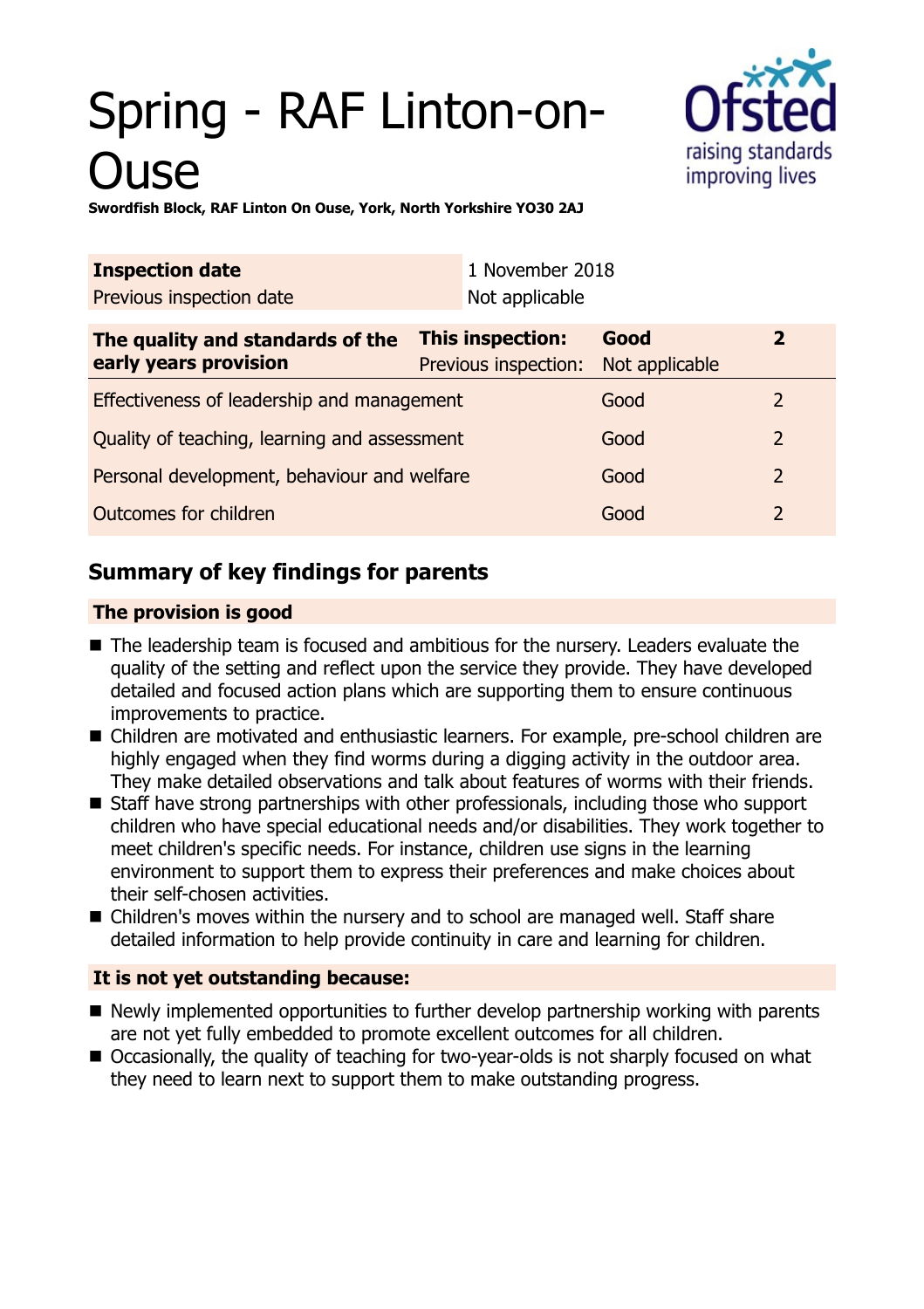## **What the setting needs to do to improve further**

## **To further improve the quality of the early years provision the provider should:**

- $\blacksquare$  embed the newly introduced opportunities to work in partnership with all parents, to promote the highest levels of continuity in learning and excellent outcomes for children
- $\blacksquare$  enhance the quality of teaching in the two-year-old room even further to support all children to make rapid and sustained progress in their learning and development.

## **Inspection activities**

- $\blacksquare$  The inspector observed the quality of teaching during activities indoors and outdoors, and assessed the impact this has on children's learning.
- $\blacksquare$  The inspector spoke with staff and children during the inspection.
- $\blacksquare$  The inspector completed a joint observation with the nursery manager.
- The inspector held a meeting with the nursery leadership team. She looked at relevant documentation and evidence of the suitability of staff working in the nursery.
- $\blacksquare$  The inspector spoke to a number of parents during the inspection and took account of their views.

**Inspector** Amy Keith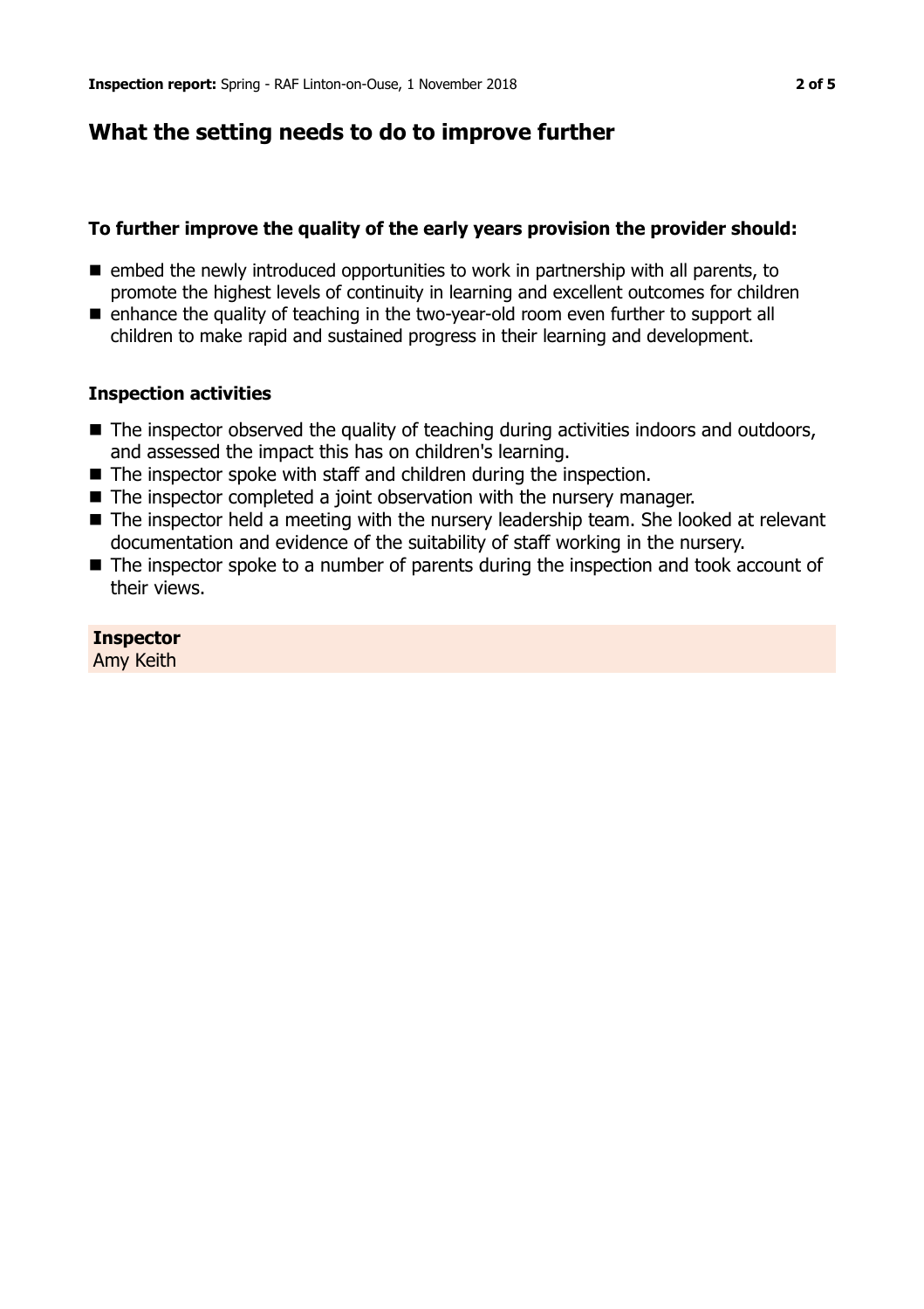# **Inspection findings**

## **Effectiveness of leadership and management is good**

Safeguarding is effective. Staff have a thorough knowledge of child protection and how to report concerns about children's welfare. They are very attentive and respond quickly to children's needs. The leadership team works extremely effectively with staff and communication is excellent. Staff are supported very well to continue to build on their professional development. They benefit from the leadership team's commitment to regular high-quality training and a highly effective cycle of supervision, monitoring and evaluation. The leadership team uses effective systems to identify children's gaps in learning. Leaders work closely with staff to ensure that all children are supported to make good progress.

## **Quality of teaching, learning and assessment is good**

The nursery environment is interesting and stimulating, providing a variety of learning opportunities. Children benefit from playing with a wide range of high-quality and organised resources. Staff are qualified and experienced. This is reflected in their enthusiastic interactions and the way they follow children's interests successfully. Overall, they provide children with exciting learning experiences that motivate and enthuse them. For example, babies are delighted to explore their well-resourced sensory area. They are skilfully supported to develop their physical skills as they learn to climb steps and take appropriate risks. Staff successfully support children's communication skills. For example, they ask challenging questions to support children's thinking skills during a construction activity when children are building towers of different heights.

## **Personal development, behaviour and welfare are good**

Staff support healthy lifestyles effectively. They place a strong focus on outdoor play and on providing healthy, home-cooked meals. Staff are very caring and focus on children's emotional well-being. Children form warm, trusting relationships with them and demonstrate high levels of confidence and self-esteem. Children's behaviour is very good. Staff provide clear explanations to support children as they learn to manage their own behaviour. They act as good role models, promoting the use of good manners and reminding children to share and take turns during their play.

## **Outcomes for children are good**

All groups of children make good progress from their starting points during their time in the nursery. They are well prepared for the next stage in their learning, including starting school. Children are supported very well to develop high levels of independence. For instance, two-year-olds are eager to serve themselves at lunchtime and pre-school children take responsibility for washing their dishes after snack.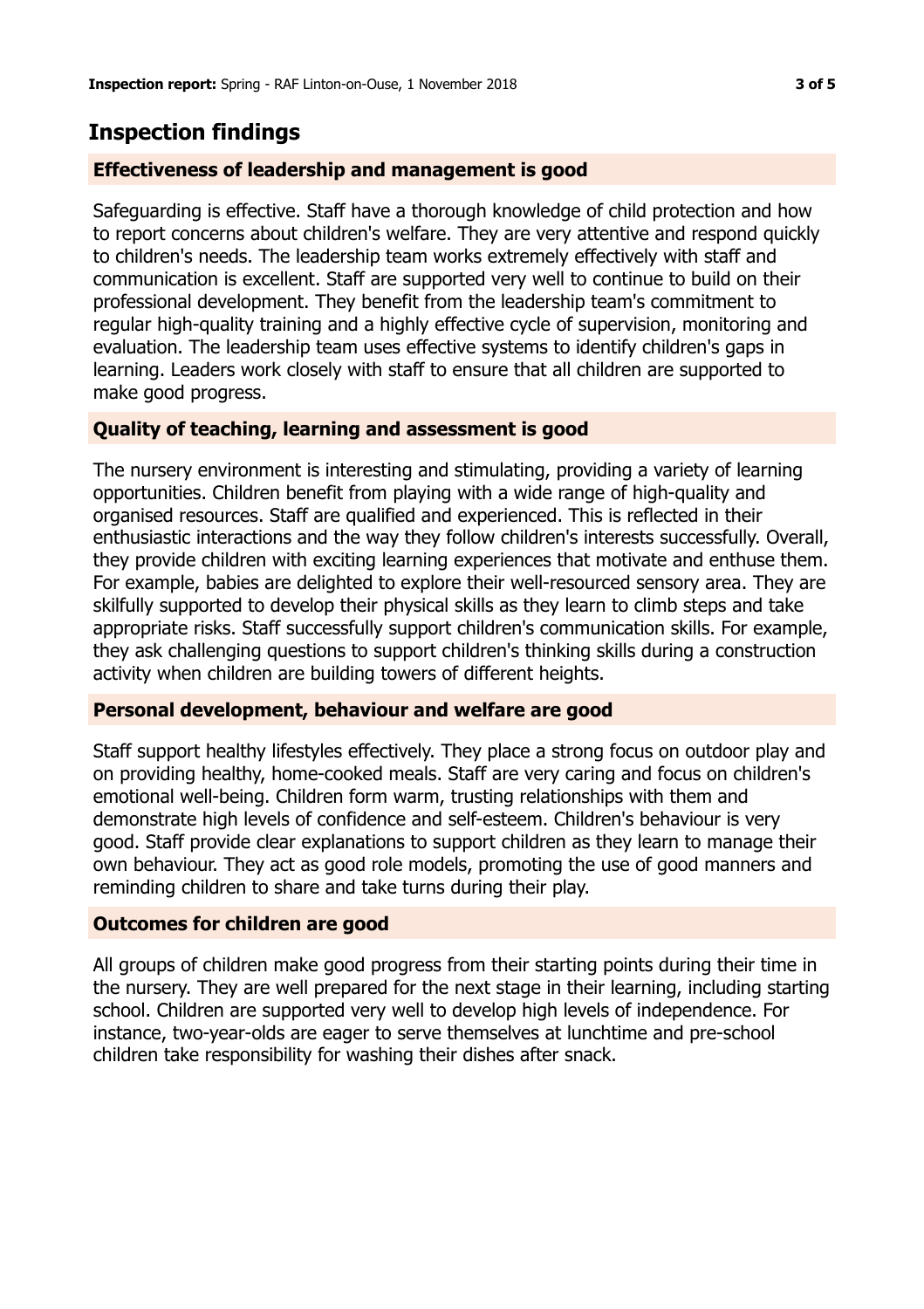## **Setting details**

| Unique reference number                             | EY539490                                                                             |  |
|-----------------------------------------------------|--------------------------------------------------------------------------------------|--|
| <b>Local authority</b>                              | North Yorkshire                                                                      |  |
| <b>Inspection number</b>                            | 10067486                                                                             |  |
| <b>Type of provision</b>                            | Full day care                                                                        |  |
| <b>Registers</b>                                    | Early Years Register, Compulsory Childcare<br>Register, Voluntary Childcare Register |  |
| Day care type                                       | Childcare on non-domestic premises                                                   |  |
| Age range of children                               | $0 - 11$                                                                             |  |
| <b>Total number of places</b>                       | 80                                                                                   |  |
| Number of children on roll                          | 56                                                                                   |  |
| Name of registered person                           | Action For Children Developments Ltd                                                 |  |
| <b>Registered person unique</b><br>reference number | RP539433                                                                             |  |
| Date of previous inspection                         | Not applicable                                                                       |  |
| <b>Telephone number</b>                             | 01347 847538                                                                         |  |

Spring - RAF Linton-on-Ouse registered in 2016. The nursery employs seven members of childcare staff. Of these, five hold appropriate early years qualifications at level 2 or above. The nursery opens from Monday to Friday all year round. Sessions are from 7.30am until 6pm. The nursery provides funded early education for two-, three- and fouryear-old children.

This inspection was carried out by Ofsted under sections 49 and 50 of the Childcare Act 2006 on the quality and standards of provision that is registered on the Early Years Register. The registered person must ensure that this provision complies with the statutory framework for children's learning, development and care, known as the early years foundation stage.

Any complaints about the inspection or the report should be made following the procedures set out in the guidance Complaints procedure: raising concerns and making complaints about Ofsted, which is available from Ofsted's website: www.ofsted.gov.uk. If you would like Ofsted to send you a copy of the guidance, please telephone 0300 123 4234, or email [enquiries@ofsted.gov.uk.](mailto:enquiries@ofsted.gov.uk)